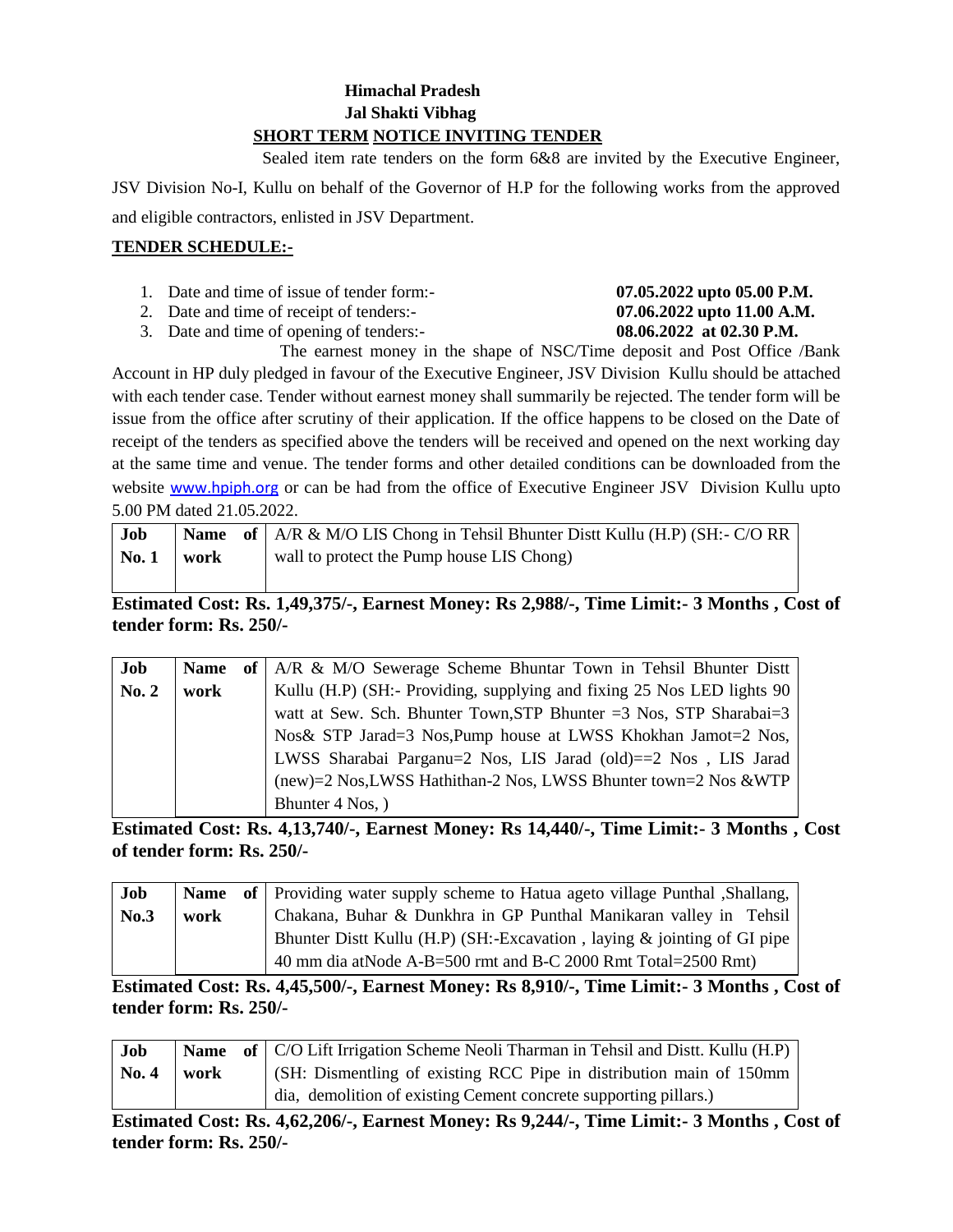| Job             |      | <b>Name</b> of Restoration of rain damages to LIS Kharahal in Tehsil and Distt. Kullu |
|-----------------|------|---------------------------------------------------------------------------------------|
| $\mathbf{No.}5$ | work | (SH:- Removal of slips from feeder channel, booster stage desilting tank,             |
|                 |      | sump well and main desalting chamber.)                                                |

**Estimated Cost: Rs. 3,78,918/-, Earnest Money: Rs 7,578/-, Time Limit:- 2 Months , Cost of tender form: Rs. 250/-**

| Job                     |  | <b>Name</b> of $A/R \& M/O$ of LIS Neoli Tharman in Tehsil and Distt. Kullu (H.P) (SH: |
|-------------------------|--|----------------------------------------------------------------------------------------|
| $\sqrt{6}$ No. 6   work |  | Removal of silt/slips from feeder channel, desalting tank and sump well.)              |
|                         |  |                                                                                        |

**Estimated Cost: Rs. 1,47,392/-, Earnest Money: Rs 2,948/-, Time Limit:- 2 Months , Cost of tender form: Rs. 250/-**

| Job   |      | Name of   Augmentation of WSS Kullu Town(SH:- Manufacturing, supplying and |
|-------|------|----------------------------------------------------------------------------|
| No. 7 | work | fixing of Wooden cup board to Type-III Quarter Bashing)                    |

**Estimated Cost: Rs. 3,94,990/-, Earnest Money: Rs 7,900/-, Time Limit:- 2 Months , Cost of tender form: Rs. 250/-**

| Job             |  | <b>Name</b> of C/O CAD work to LIS Kharahal in tehsil Dist. Kullu (SH:- C/O retaining |
|-----------------|--|---------------------------------------------------------------------------------------|
| $\sqrt{8}$ work |  | wall to protection of main channel phase-IV right side from RD 830 to                 |
|                 |  | 837)                                                                                  |

### **Estimated Cost: Rs. 1,12,950/-, Earnest Money: Rs 2,259/-, Time Limit:- 2 Months , Cost of tender form: Rs. 250/-**

| Job   |      | <b>Name</b> of Re-routing and shifting of IPH utilities in Mandi and Kullu Distt. (SH:- |
|-------|------|-----------------------------------------------------------------------------------------|
| No. 9 | work | Drilling and lowering of Tube well at Lugar Bhatti.)                                    |
|       |      |                                                                                         |

**Estimated Cost: Rs. 3,74,320/-, Earnest Money: Rs.7,490/-, Time Limit:- 2 Months , Cost of tender form: Rs. 250/-**

| <b>Job</b> |      | <b>Name</b> of Re-routing and shifting of IPH facilities in Division Kullu and Mandi |
|------------|------|--------------------------------------------------------------------------------------|
| No.        | work | $\vert$ (SH:- Providing supplying of 4.00 HP submersible pump set = 2 Nos in Jal     |
| $\vert$ 10 |      | <b>Shakti Section Kharahal</b> )                                                     |

**Estimated Cost: Rs. 1,02,330/-, Earnest Money: Rs 2,047/-, Time Limit:- 2 Months , Cost of tender form: Rs. 250/-**

| Job  |      | <b>Name</b> of $AR \& M/O$ sewerage scheme Kullu town (SH:- Dismantling and |  |
|------|------|-----------------------------------------------------------------------------|--|
| No.  | work | relaying of 150 mm DI pipe and demolition of brick masonry manhole          |  |
| - 11 |      | and C/O RCC manhole in exsted paver path at lower Shashtri Nagar Nr         |  |
|      |      | Sen House to Sh. N.R. Thakur House)                                         |  |

**Estimated Cost: Rs. 1,47,933/-, Earnest Money: Rs 2,959/-, Time Limit:- 2 Months , Cost of tender form: Rs. 250/-**

| Job |      | <b>Name of</b> A/R & M/O Sewerage Scheme Kullu Town (SH:- Raise of manhole |
|-----|------|----------------------------------------------------------------------------|
| No. | work | chambers in MC Kullu Ward No. 2, 3, 4 $\&$ 6 under Zone No-I Bhoot Nath)   |
| 12  |      |                                                                            |

**Estimated Cost: Rs. 3,89,761/-, Earnest Money: Rs 7,800/-, Time Limit:- 2 Months , Cost of tender form: Rs. 250/-**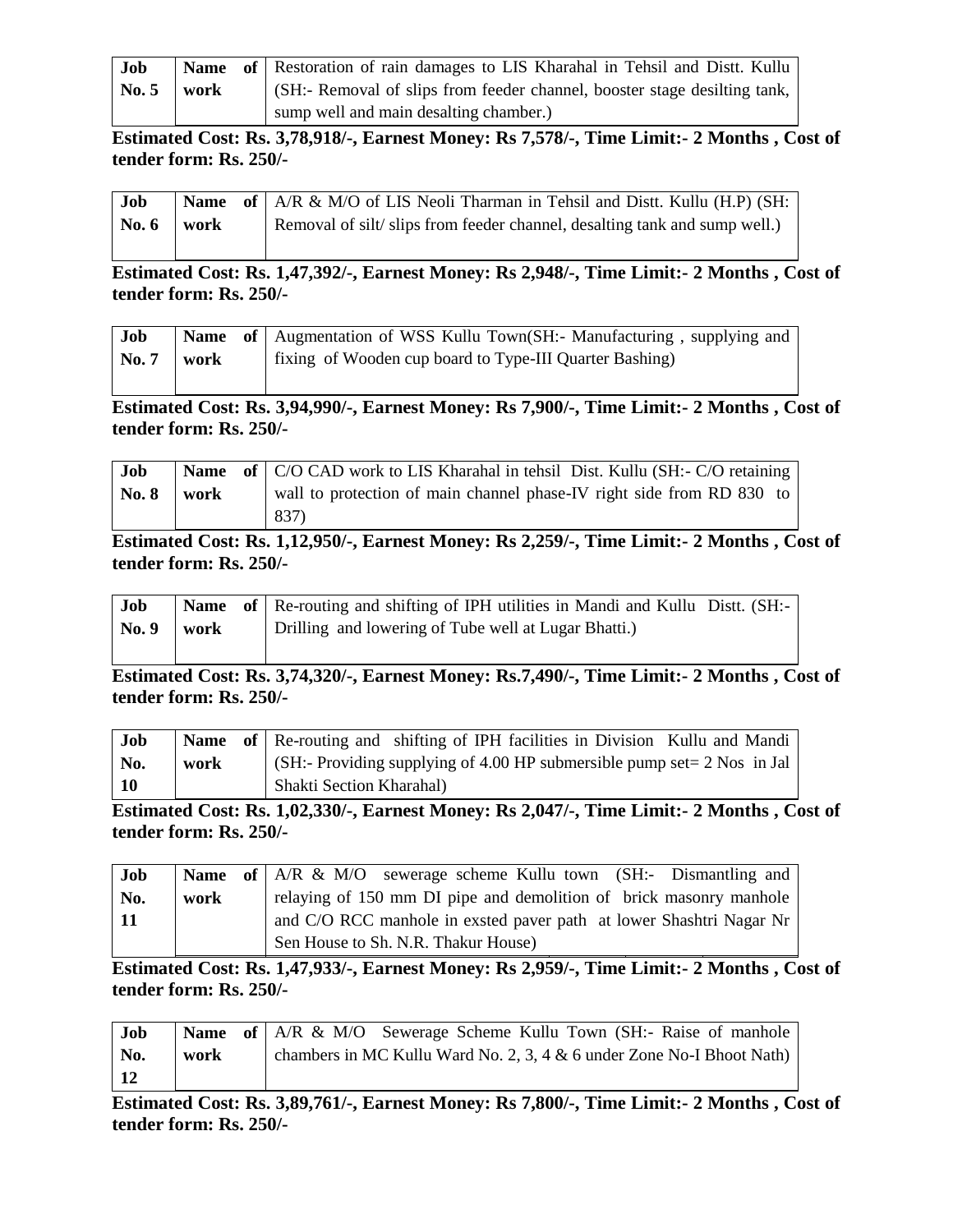| Job           |      | <b>Name of</b> Aug. Of WSS Kullu Town (S.H :- Providing Electrical installation to |
|---------------|------|------------------------------------------------------------------------------------|
| No.           | work | various Residential/Non Residential Building under Jal Shakti Division,            |
| <sup>13</sup> |      | Kullu)                                                                             |

**Estimated Cost: Rs. 2,17,346/-, Earnest Money: Rs 4,350/-, Time Limit:- 2 Months , Cost of tender form: Rs. 250/-**

| Job |      | <b>Name</b> of Restoration of rain damages of LIS Kharahal in tehsil & Dist. Kullu (SH:- |
|-----|------|------------------------------------------------------------------------------------------|
| No. | work | C/O main channel, toe wall Phase-IV left side from RD 1470 to 1500,                      |
| 14  |      | 1945 to 1965 and 2090 to 2105)                                                           |

**Estimated Cost: Rs. 4,29,050/-, Earnest Money: Rs 8,590/-, Time Limit:- 2 Months , Cost of tender form: Rs. 250/-**

| Job       |      | <b>Name</b> of   C/O CAD work to LIS Kharahal in tehsil & Distt. Kullu (SH:- C/O 32 Nos |
|-----------|------|-----------------------------------------------------------------------------------------|
| No.       | work | Sub outlet chamber)                                                                     |
| <b>15</b> |      |                                                                                         |

**Estimated Cost: Rs. 1,96,413/-, Earnest Money: Rs 3,928/-, Time Limit:- 2 Months , Cost of tender form: Rs. 250/-**

| Job       | <b>Name</b> | of $A/R \& M/O$ WSS Kullu town in tehsil $\&$ Distt. Kullu (SH:- Maintenance |
|-----------|-------------|------------------------------------------------------------------------------|
| No.       | work        | of Division office building 1st floor, 2nd floor, sub division office and    |
| <b>16</b> |             | newly constructed bill branch including campus area by sweeping,             |
|           |             | mopping, dusting and cleaning of all the room, toilet and washbasin etc for  |
|           |             | 1 year)                                                                      |

**Estimated Cost: Rs. 1,10,244/-, Earnest Money: Rs 2,210/-, Time Limit:- 12 Months , Cost of tender form: Rs. 250/-**

| Job        |      | <b>Name</b> of Improvement of WSS Talogi Matarna and Trakda in tehsil & Distt. Kullu |
|------------|------|--------------------------------------------------------------------------------------|
| No.        | work | (SH:- Laying, jointing and testing of GI Pipe 20mm, 25mm dia Talogi                  |
| $\vert$ 17 |      | Thela Part)                                                                          |

**Estimated Cost: Rs. 1,51,260/-, Earnest Money: Rs 3,030/-, Time Limit:- 2 Months , Cost of tender form: Rs. 250**

| Job |      | Name of   Improvement of WSS Talogi Matarna and Trakda in tehsil & Distt. Kullu |
|-----|------|---------------------------------------------------------------------------------|
| No. | work | (SH:- Laying, jointing and testing of GI Pipe 20mm, 25mm dia and 40 mm          |
| 18  |      | dia) (Thasi Bhra Part)                                                          |

**Estimated Cost: Rs. 2,82,600/-, Earnest Money: Rs 5,660/-, Time Limit:- 2 Months , Cost of tender form: Rs. 250**

| Job |      | <b>Name of</b> Command Area Development work for Lift Irrigation Scheme Neoli |
|-----|------|-------------------------------------------------------------------------------|
| No. | work | Therman in Tehsil & Distt. Kullu $(H.P)$ (SH :- Providing and Fixing of       |
| -19 |      | Cast Iron Sluice Valves 150mm dia Class PN 1.00 in Jal Shakti Section         |
|     |      | Kharahal)                                                                     |

**Estimated Cost: Rs. 4,85,163/-, Earnest Money: Rs 9,710/-, Time Limit:- 2 Months , Cost of tender form: Rs. 250**

| Job       |      | <b>Name</b> of   A/R and M/O WSS Chansari Seogi Kinja in Tehsil and Distt. Kullu (SH:- |
|-----------|------|----------------------------------------------------------------------------------------|
| No.       | work | C/O RCC storage tank 20,000 ltr. Capacity at Chansari and Retaining wall               |
| <b>20</b> |      | in random rubble masonary in front of storage tank)                                    |

**Estimated Cost: Rs. 3,39,813/-, Earnest Money: Rs 6,796/-, Time Limit:- 3 Months , Cost of tender form: Rs. 250**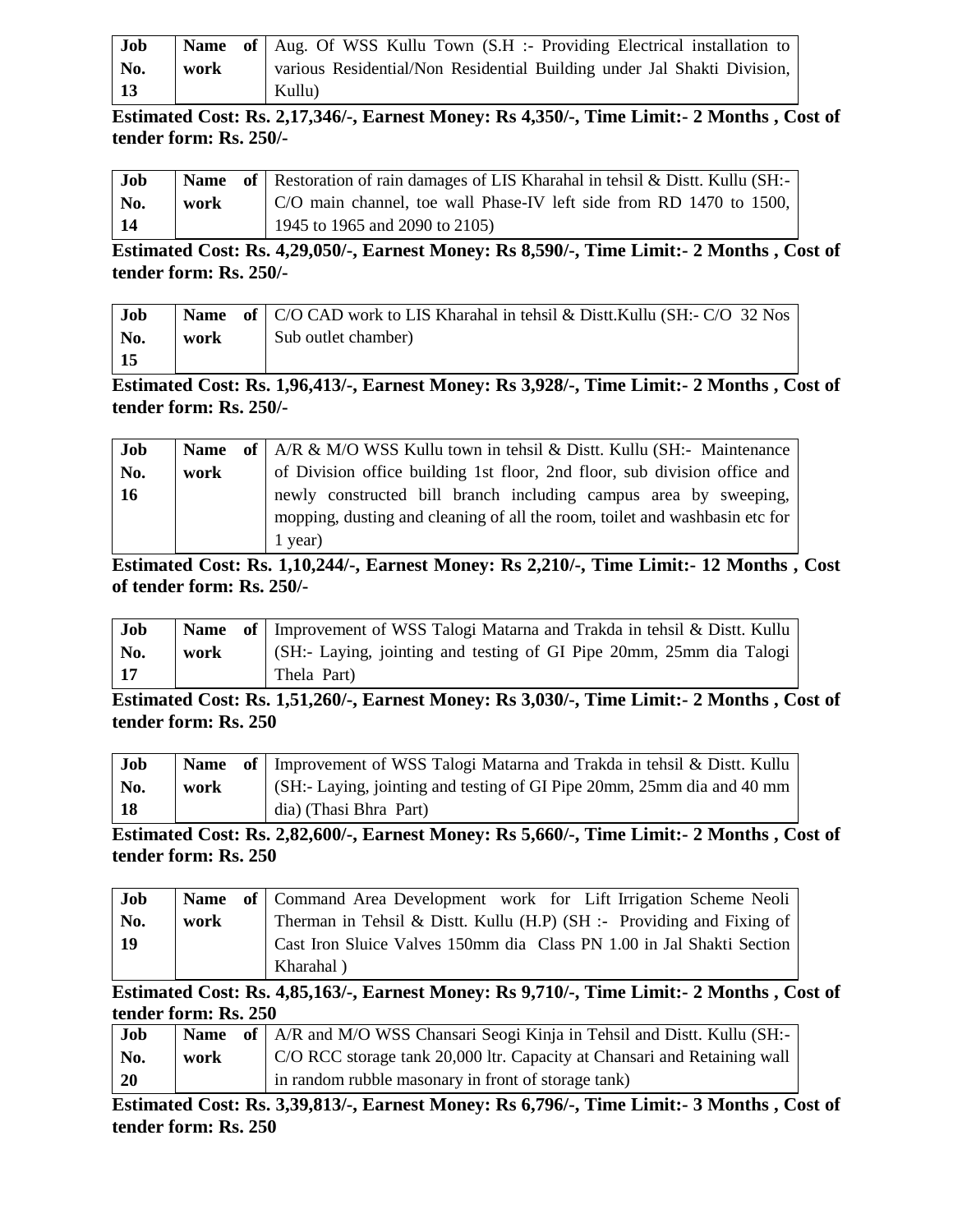| Job         |      | Name of Restoration of rain damages of LIS Kharahal in Tehsil and Distt. Kullu |
|-------------|------|--------------------------------------------------------------------------------|
| No.         | work | $\vert$ (SH:- C/O Protection wall to protect the Kuhal at Trambli.             |
| $\sqrt{21}$ |      |                                                                                |

#### **Estimated Cost: Rs. 1,75,597/-, Earnest Money: Rs 3,512/-, Time Limit:- 2 Months , Cost of tender form: Rs. 250**

| Job |      | Name of P/L WSS Hathithan Bhuntar in Tehsil Bhuntar Distt. Kullu (H.P) (SH:- |
|-----|------|------------------------------------------------------------------------------|
| No. | work | Laying and Jointing of GI Pipes 65mm dia and 80mm dia)                       |
| -22 |      |                                                                              |

#### **Estimated Cost: Rs. 2,22,472/-, Earnest Money: Rs 4,450/-, Time Limit:- 3 Months , Cost of tender form: Rs. 250**

| Job              |      | <b>Name</b> of $\mid$ A/R and M/O LIS Bhatgran Tuniseri in Tehsil Bhuntar Distt. Kullu (SH:- |
|------------------|------|----------------------------------------------------------------------------------------------|
| No.              | work | Annual, repair and maintenance and operation of the scheme for the period                    |
| $\vert 23 \vert$ |      | of three months)                                                                             |

**Estimated Cost: Rs. 1,01,898/-, Earnest Money: Rs 2,040/-, Time Limit:- 3 Months , Cost of tender form: Rs. 250**

| Job |      | <b>Name</b> of Providing WSS to PC habitation of CV Baragran in Tehsil and Dist. Kullu |
|-----|------|----------------------------------------------------------------------------------------|
| No. | work | (H.P) (SH:- Laying, jointing and testing of G.I pipe 50mm dia Node A to                |
| 24  |      | B from RD 0 to 2250 Rmt, Node C to D from RD 150 to 360=210 Rmt,                       |
|     |      | Total= $2460$ Rmt)Part-II                                                              |

**Estimated Cost: Rs. 4,46,239/-, Earnest Money: Rs 8,900/-, Time Limit:- 2 Months , Cost of tender form: Rs. 250**

| Job         |      | <b>Name</b> of Providing WSS to PC habitation of CV Baragran in Tehsil and Dist. Kullu |
|-------------|------|----------------------------------------------------------------------------------------|
| No.         | work | $\mid$ (H.P) (SH:- Laying, jointing and testing of G.I pipe 40mm dia Node B to         |
| $\sqrt{25}$ |      | C from RD 0 to 700Rmt, Node C to C2 from RD 0 to 780 Rmt,                              |
|             |      | Total=1480 Rmt)Part-I                                                                  |

# **Estimated Cost: Rs. 2,29,563/-, Earnest Money: Rs 4,600/-, Time Limit:- 2 Months , Cost of tender form: Rs. 250**

# **General Conditions.**

- 1 The contractors/firms should possess the following documents (Photocopy to be attached):-
- (i) Latest renewal/enlistment of contractor's registration.
- (ii) PAN No and GST Registration.
- (iii) EPF Registration No before award of work.
- 4. Draft Notice Inviting Tender/ Drawing/ specifications can be seen in the office of the undersigned on any working day between 11.00 A.M. to 4 P.M.
- 5. Ambiguous/ telegraphic/ conditional tenders or tenders by fax shall not be entertained/ considered in any case.
- 6. The Executive Engineer, reserves the right to accept/reject/cancel any or all tenders without assigning any reasons.
- 7. The tender form will not be issued to the defaulter contractors.
- 8. The offer shall remain valid up to 120 days after the opening of the tenders.
- 9. The contractor must quoted their rates both in words as well as in figures.

Executive Engineer JSV Division Kullu On behalf of the Governor of HP